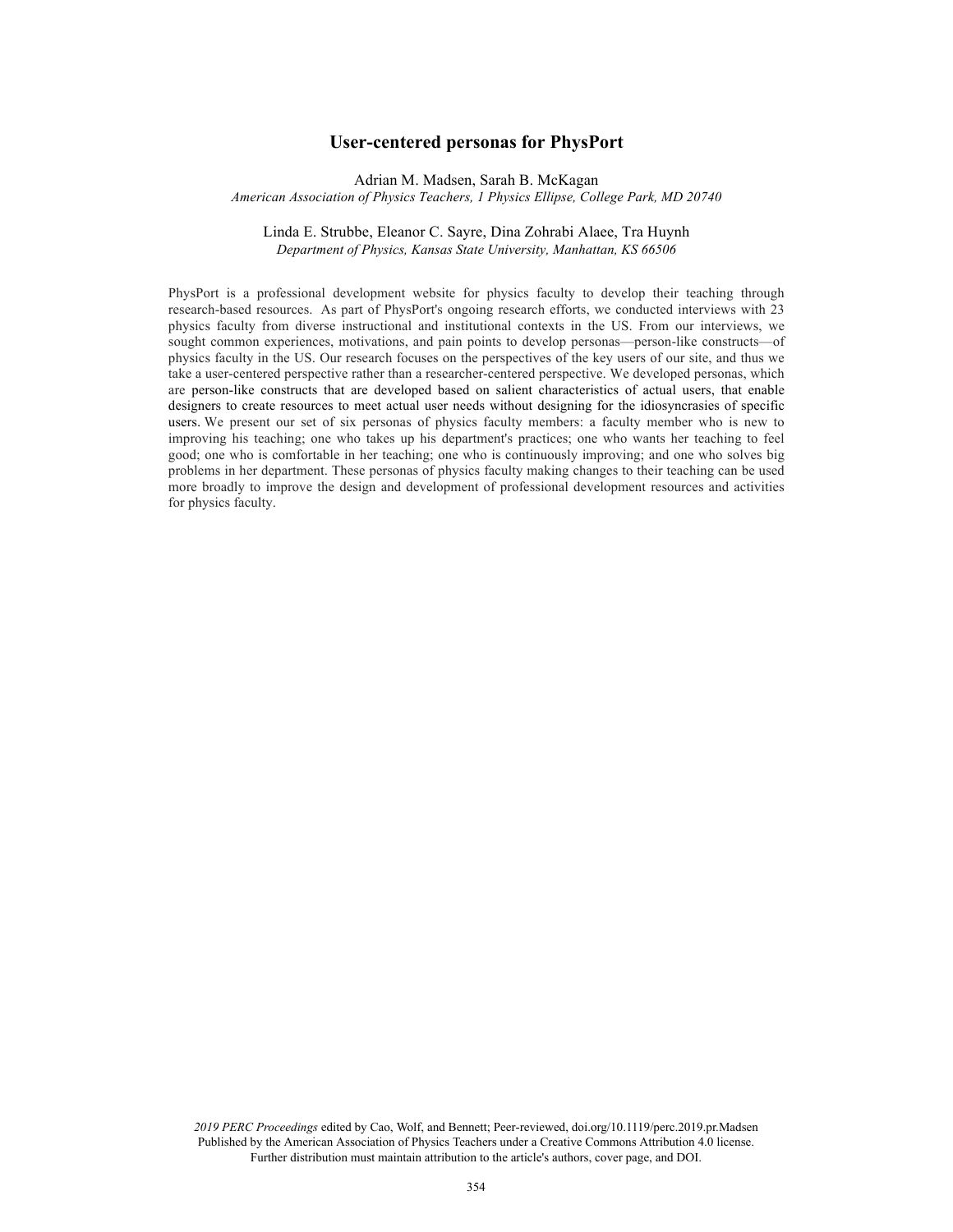### **I. INTRODUCTION**

In order to support faculty well through professional development activities and resources, it is important to design these activities and resources to meet the varied needs of real faculty and align with their actual motivations and attitudes. This is in contrast to the activities and resources being designed based on the designers' best guesses about what their users need or the designers' own preferences or opinions. This idea is supported by the *Increase the Impact* report [1] which explains a key step to designing educational innovations for sustained adoption is identifying your adopters, understanding who they are and why they might want to use your product. One way to do this is by using personas.

Personas are person-like constructs that are developed based on salient characteristics of actual users. They package a large amount of information into a succinct format that is easy to understand and gives the designers something concrete to discuss [2,3]. Interview data from a diverse group of potential users is synthesized into these archetypes of people (Figure 1). A persona doesn't represent any single person, but is very person-like, enabling designers to design for a "person" without designing for idiosyncratic details of an actual person. Usually a group of personas is created to represent the key types of users of a resource. Personas also help designers prioritize who they are designing different features of their resource for, instead of just designing for a generic user. The abstraction of personas away from the interviewees upon which they are based ensures the anonymity of participants. Finally, personas are referred back to throughout the entire project to ensure that the resource doesn't depart from the needs of actual users.



FIG. 1. Illustration of how characteristics of many real people are rearranged to develop a set of personas.

We developed a set of personas as part of the larger PhysPort research endeavor focusing on developing resources to support physics faculty in developing their own teaching. PhysPort (http://physport.org) is a website that supports physics faculty with research-based teaching and assessment in their classes. PhysPort was created over time, as various pieces of the site were funded, and now the team is working to redesign the site to make it a more coherent whole. The design problem for the PhysPort redesign is, "How can physics faculty find what they need on PhysPort to make changes to their teaching?"

In this paper we discuss the method we used to create personas of our users and present our resulting personas. We also discuss how these personas can be used more broadly in professional development for physics faculty beyond PhysPort.

#### **II. METHODS**

We used phenomenographic semi-structured interviews to learn about how instructors approached making changes to their teaching [4]. A secondary aim was to develop personas of PhysPort users. We choose to focus on how faculty make changes to their teaching instead of asking faculty about their teaching in general, because we think that faculty are far more likely to look for professional development resources when they are thinking about making changes to their teaching. We conducted video interviews remotely, each of which lasted about 1 hour. During the interview, instructors were asked to describe their instructional practices: how they approach their teaching; what kinds of changes they were making to their teaching; their motivation to make changes; their assessment practices around the change; resources they use and how they use them; and challenges they experienced with their teaching. We also asked about their background, departmental culture, collaboration around teaching, and their ethnicity and gender. After several interviews, the protocol was updated to probe themes around motivation and development of teaching practices more carefully.

We wanted to interview instructors at US institutions who had recently made changes to their teaching (big or small) or were planning upcoming changes. We recruited instructors from different sources. To ensure diversity in our data set, we solicited faculty with a range of years of teaching experience, from different types of institutions and departments, and with different types of appointments. Twenty-three physics instructors were interviewed. Participants had a range of teaching experience: 15 had less than 10 years of experience, 8 had more than 11 years of experience. There were 10 participants at private institutions and 13 at public institutions. There were 10 participants at doctoral granting institutions, 7 at masters granting institutions, 4 at baccalaureate granting institutions and 2 at associates granting institutions. We interviewed seven women and sixteen men, and 5 people of color and 18 white people. We interviewed 3 Full Professors, 4 Associate Professors, 10 Assistant Professors and 6 who held titles of Instructors or Lecturer or Teaching Professor. All interviews were video recorded and transcribed using a paid service.

#### **III. ANALYSIS**

We first completed a phenomenographic analysis [4]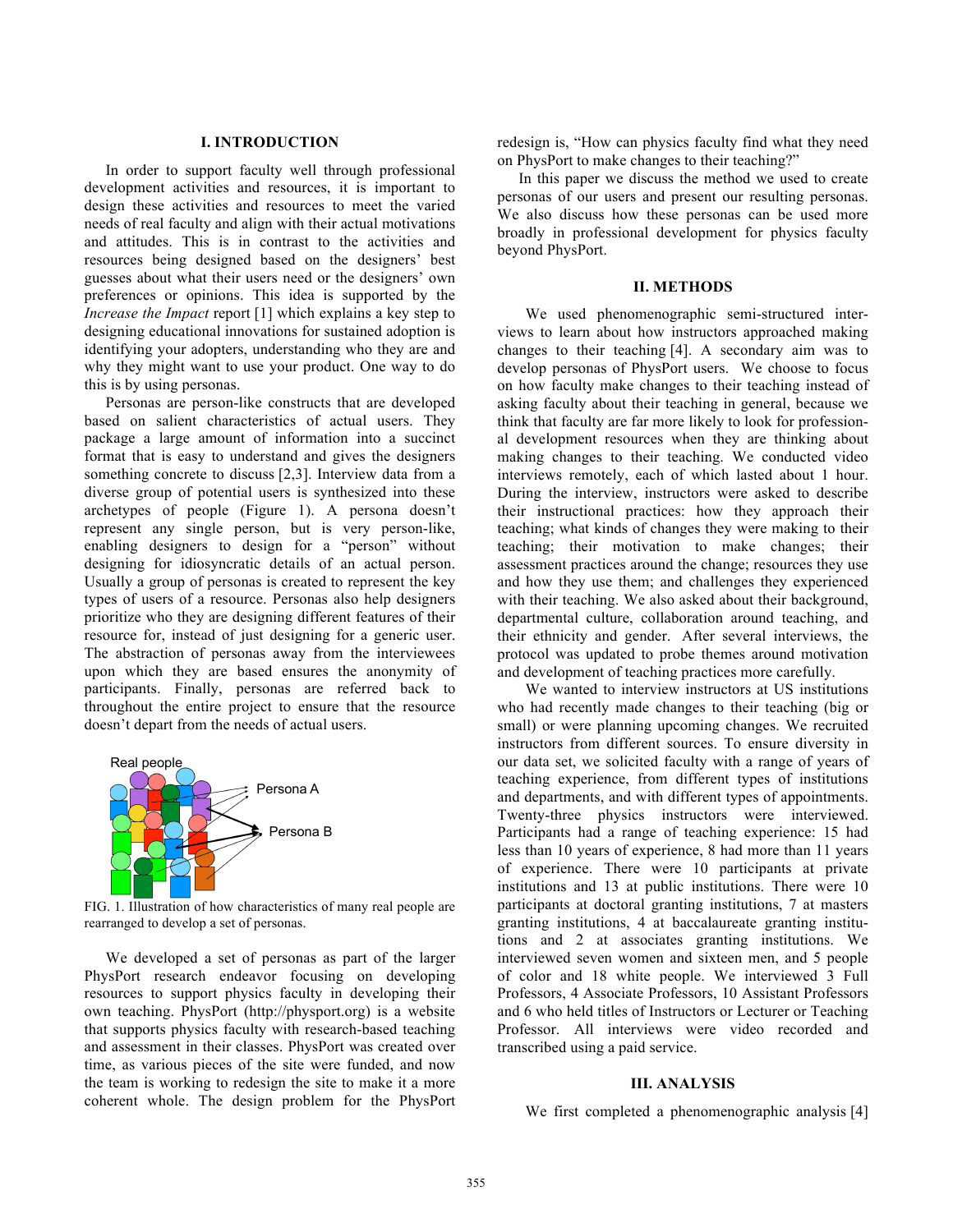of the interviews to produce a set of categories which described the themes that emerged in the interviews [4]. This process involved immersion in data, category development and refinement, connecting categories to specific quotes, coding all quotes from interviews using categories, and developing robust descriptions of categories. For a full description of this process and results see Zohrabi Alaee et al., 2019 [5]. The categories that resulted from this analysis included faculty motivations and attitudes around making changes to their teaching, types of instructional practices they are trying, ways they decide something new is working, resources they are using or want and challenges that they experience.

We used the list of detailed sub-categories for the faculty motivations and attitudes around making changes to teaching as the basis for our personas. Several team members worked together to assemble the sub-categories for motivations and attitudes into person-like constructs, or personas. In this process, team members proposed different personas of faculty, and described their motivations and attitudes around making changes to their teaching, things they try in their teaching, how they know if they work, resources they use and what resources they need. Together, the team expanded some of personas into more than one, and collapsed other personas together. After an initial meeting, one team member went back to the interview transcripts and notes to compare the personas to the actual faculty interview data. She created a list of quotes from the transcripts that illustrated each of the personas, and found many ways to revise the personas to more clearly reflect the interview data. The team met again and negotiated these changes. For example, one persona that was initially proposed was motivated to try a new thing in their teaching because they needed tenure or to keep their job. After reviewing the transcripts, the team found that getting tenure or keeping their job wasn't a primary motivation for any of the faculty interviewed. Using the quotes from the transcripts, the team revised the personas to address this.

After this, the lead author went back to the interview data again to categorize each faculty members' primary and secondary personas. She found that several faculty weren't well represented in the personas, as well as ways to revise the existing personas to better match the interview data. The team discussed these findings, and made further changes to the personas. During the persona development process, the team members were committed to having a positive, asset-based view of faculty.

After settling on the major details of the personas, we added more details to make the personas feel more personlike. These details include their picture, particular name, gender, ethnicity, institution type, and years of experience. The number of years of experience for a given persona was roughly based on the experience of the actual faculty represented by this persona. We have found that including a short description of the persona and a first name that starts with the same letter as the descriptor makes it easier

to remember and talk about the personas. We also believe its important to present a diverse set of physics faculty personas, to illustrate that all kinds of people can be physics faculty. To come up with the particular names for each persona, two members used an online pseudonym generator and chose a diverse set of names that are easy for Americans to pronounce. We sought to avoid gender or ethnic stereotypes when assigning identities to different personas. We then shared our named personas and descriptions with colleagues, and renamed personas when issues came up.

## **IV. FINDINGS**

Our analysis process resulted in six personas representing physics faculty making changes to their teaching. We describe each below and in Table 1.

Claude, the "cautious implementer" is an assistant professor who is new to improving his teaching. He is teaching in a large department, at a 4-year regional institution and has been there for 2 years. He heard about active learning teaching strategies as a teaching assistant during graduate school, and through a professional development conference he attended. Claude feels like he should move away from pure lecture, and try some new active learning strategies to help his students learn, but is worried that some strategies are too radical and won't help. He is also worried that these new strategies won't work, students will be unhappy and not learn well and he won't be able to cover all that he should. He is willing to try small incremental changes to his teaching, especially changes that don't take much time. If something is too time intensive, he feels he won't be able to do it. Claude will know that the new teaching strategies worked if his students are learning the content and seem to like the activity. Currently Claude uses ideas he learned from a national teaching workshop, discussions with his colleagues, and ideas he comes up with himself. Claude wants simple explanations of short timescale strategies to try, and troubleshooting help including explanations of what might go wrong and how to address it, as well as help after he tries something new to address challenges that he faced.

Diego, the "departmental participant", is an assistant professor who is also relatively new to teaching. He has been in his current large department at an R1 university for 3 years. His department has a strong culture and set of practices around teaching, and shared teaching materials. Diego wants to take up his departments' teaching practices, but there is also an expectation that he should do so. Diego feels like learning to teach with the active learning teaching methods his department uses was hard at first, but it gets better. He was nervous to begin with, but now he loves it. His department is happy when he uses the common teaching methods and materials, and students do well on metrics that Diego's colleagues find important.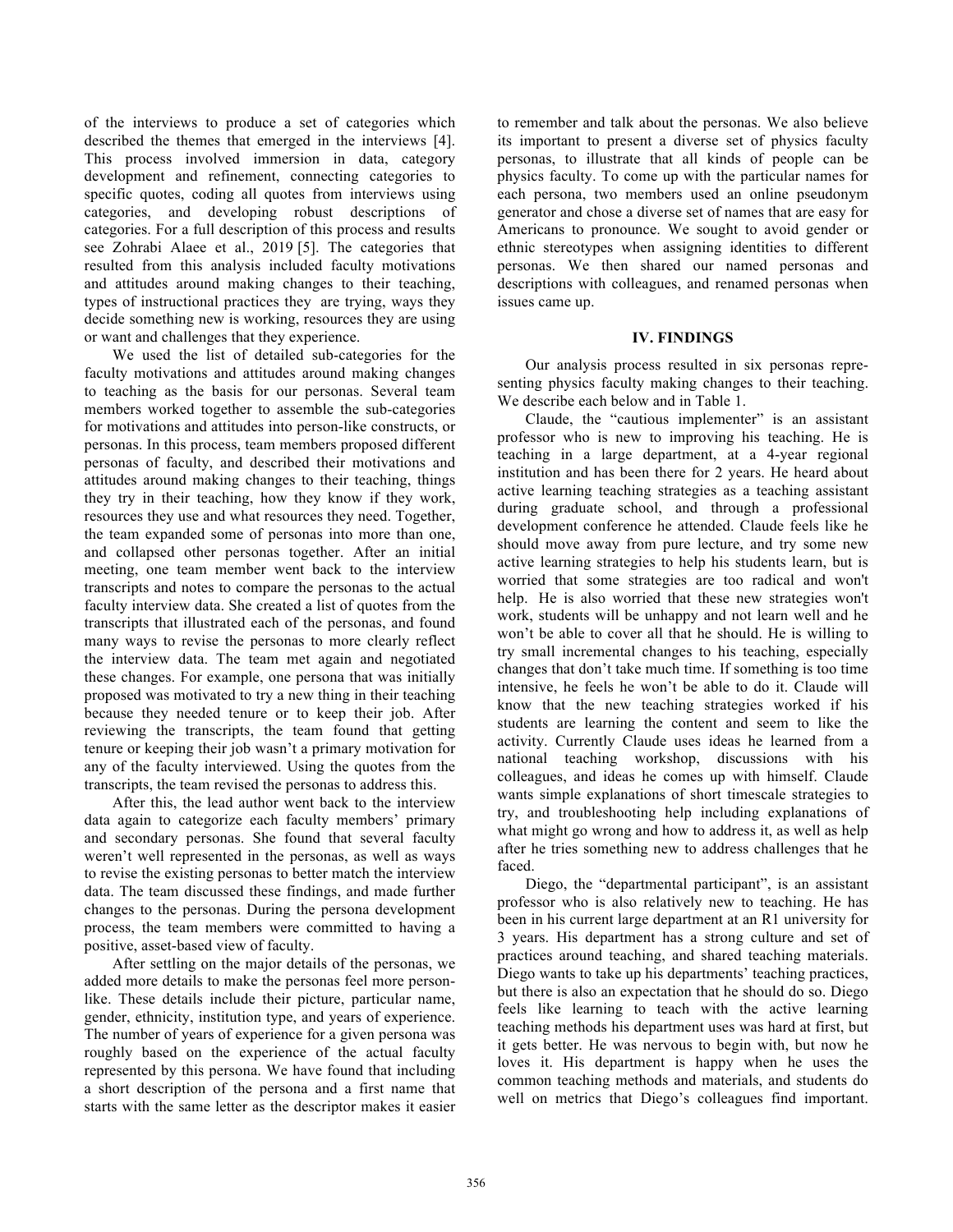| Name of<br>Persona                        | <b>Key Quote</b>                                                                                                        | <b>Description</b>                                                                                                                                                                  | <b>Key Goals</b>                                                                                                          |
|-------------------------------------------|-------------------------------------------------------------------------------------------------------------------------|-------------------------------------------------------------------------------------------------------------------------------------------------------------------------------------|---------------------------------------------------------------------------------------------------------------------------|
| Claude the<br>cautious<br>implementer     | "I ought to move away<br>from pure lecture, but I'm<br>nervous about trying new<br>things."                             | New to teaching, wants to get it right. Thinks<br>he should try some new active learning<br>strategies, but is worried that some are too<br>radical or won't help                   | Get good teaching<br>evaluations from<br>students and colleagues.                                                         |
| Diego the<br>departmental<br>participant  | "What is the best way to<br>use the departmental<br>ways of teaching and<br>resources?"                                 | Belongs to a department with a culture and<br>set of practices around teaching; wants to<br>learn to fit into that culture.                                                         | Adopt the practices that<br>are sanctioned by his<br>department.                                                          |
| Suki the<br>satisfied<br>incrementalist   | "I'm happy with how<br>things are going in my<br>classes, but I will tweak<br>and improve where I see<br>it necessary." | Generally satisfied with how her class is<br>going. Makes changes if she notices students<br>didn't learn something well in the past, but<br>not anything too instructor intensive. | Efficiently address<br>specific issues with<br>teaching as they arise.                                                    |
| Imani the<br>intuitive<br>explorer        | "Teaching well feels<br>good. If it's fun for us,<br>we're learning more."                                              | Wants teaching to feel good and be fun; gets<br>bored so she likes to try new things.<br>Teaching is more enjoyable when her<br>students are learning.                              | Make teaching<br>enjoyable and satisfying<br>for herself and her<br>students.                                             |
| Sameer the<br>student-focused<br>improver | "I want to maximize"<br>students learning in my<br>classes"                                                             | Continuously improving his teaching; very<br>thoughtful; wants to optimize his classes for<br>the students.                                                                         | Provide a high quality<br>educational experience<br>for his students.<br>addressing many aspects<br>of their development. |
| Charlotte the<br>change agent             | "My department has a<br>big problem, and I'm<br>going to solve it"                                                      | Highly experienced educator; strong internal<br>motivation to enact change. Notices a big<br>problem in her department and brings<br>together resources to solve it.                | Bring about large-scale<br>change to address a<br>pressing problem.                                                       |

TABLE 1. Key quotes, descriptions and key goals of our six personas of physics faculty making changes to their teaching.

Diego primarily uses teaching resources he gets in coteacher meetings and ideas from informal conversations with faculty in his department. He also gets some ideas and materials from workshops at his campus teaching and learning center, and materials that came with his textbook. Diego wants more resources and training around the teaching practices his department already uses or resources are compatible with his departmental practices.

Suki, the "satisfied incrementalist", is an associate professor with 12 years of experience in her small department at a community college. In general, she is happy with how her class is going. If she's going to make a change to her teaching it is because she noticed her students didn't learn something very well in the past. But Suki may avoid or abandon any teaching changes that are too time intensive for her, as she doesn't have much extra time to devote to teaching. Suki only changes a few things each term (incrementalist). For example, in a given term she will write a couple of new activities or change the structure of an existing activity to address the conceptual problems her students had last year. She assesses the effectiveness of her change by looking at how her students learned the content this year as compared to last. Suki has developed a corpus of teaching ideas to try as a result of many professional development experiences, and what she learned as a teaching assistant in graduate school. Suki

wants more extensive help with and teaching materials for a certain topic that students didn't do well on last term.

Imani, the "intuitive explorer", is a full professor with 8 years of experience in her medium-sized department at a liberal arts college. Imani cares a lot about her own affect when teaching and wants her teaching to feel good. It's more enjoyable for her when students are learning and if the class is fun for her and the students, she feels they are learning more. She is often bored with how she's currently teaching, and wants to try something new. Imani is happy to try new things if they are going to make her class feel better. The changes she is interested in are usually incremental and in combination with other things. Imani is not too worried about the provenance of each new idea. She really likes clever teaching ideas (e.g. a new way to explain a concept) and likes to think about trying them. She feels she can read her class and tell if the students are getting it. Imani has informal chats with colleagues to get new ideas. She also dreams up new things to try in her class herself and occasionally sees a talk, or reads an article and gets new teaching ideas from it. Imani wants ideas for new ways to teach that will feel good to her. These could be small grain size, or large pedagogical changes. When developing resources for Imani its important to highlight the positive instructor and student affect that they enable.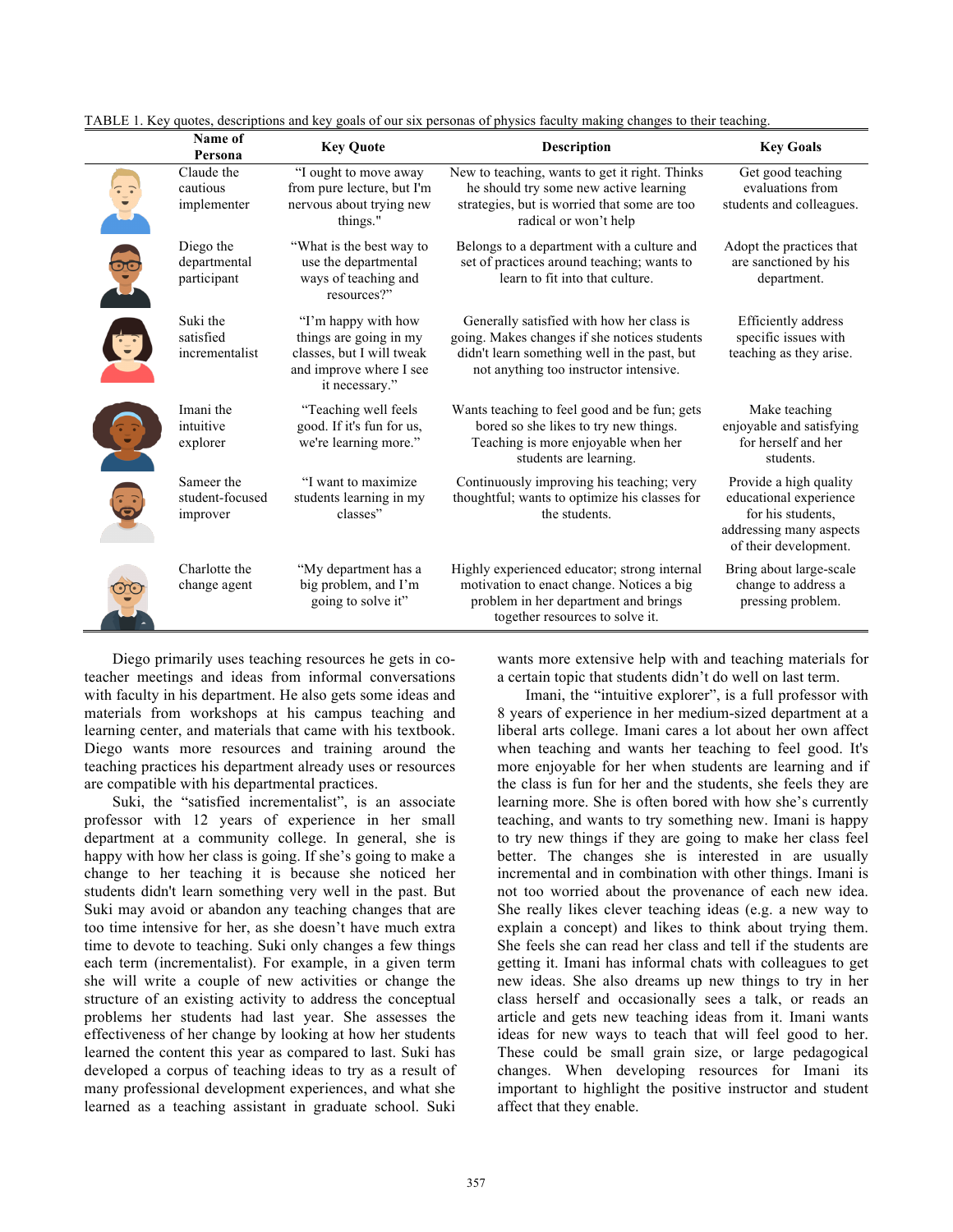Sameer, the "student-focused improver", is an assistant professor with 6 years of experience in his small department at a 4-year regional college. He cares deeply about his students' learning and development including their skills, content knowledge, affect, identity, etc. He also believes that keeping his students engaged will support their learning. Sameer is continually working on improving his teaching and is really thoughtful about his class. He will try new things in his teaching that take him a lot of time and are hard for him if he thinks that they will benefit his students. Sameer always wants to add new teaching strategies to what he already does. He is open to new big ideas and would make big changes to his teaching if he thought they would help students. He also wants to broaden his perspective on important issues that influence his students/classroom, such as issues of equity and inclusion. Sameer believes that it is important to gather evidence of his students learning and growth, and uses a combination of student evaluations, exams, standardized research-based assessment instruments as well as informal student feedback. He uses any and every resource he can find to improve his teaching, including books about teaching, journal articles about education research, professional development workshops locally and nationally, conversations with local and remote colleagues etc. Sameer wants ideas on things to try in his class, or issues to be aware of. He wants detailed information, in order to use them in his class soon. He also wants to know about the evidence for why these work.

Charlotte, the "change agent", is a full professor who has been at her current large department at an R1 University for 20 years. Charlotte has noticed a big problem in her department such as a high Drop/Fail/Withdraw (DFW) rate or low learning gains in introductory classes, and wants to solve it. Charlotte recognizes that solving this big problem is hard work but very important. She also sees that she needs to build support in her department to do this, possibly relying on grant funding. Charlotte is open to major pedagogical or programmatic changes that involve multiple faculty or courses to solve this big problem. She will know that she is successful if her big problem is solved. Charlotte looks into physics education research and more general education research literature to find the most effective solution to her problem. She also consults with experts to get personalized help. Charlotte wants curated explanations of how to solve her department's problem, with links to results about the solution and recommendations on experts to talk to.

## **V. DISCUSSION AND IMPLICATIONS**

These personas of physics faculty making changes to their teaching enable designers of professional development for physics faculty to understand, empathize with and prioritize different types of physics faculty as they create different features of their resource. These specific personas enable professional development designers in physics to be "user-centered" instead of researchercentered, since they were developed based on physics faculty member's internal motivations and attitudes around making changes to their teaching.

This set of personas is not only useful for redesigning PhysPort, but you too could use these personas when developing professional development for physics faculty. Each of these personas has unique motivations, and needs, and you can customize your resource/activity to appeal to and meet these. For instance, if you are developing research-based teaching materials that you hope other physics faculty will use, you can think about how your teaching materials would align with the motivations of each of these personas. You can also choose which of these personas you most want to support with your materials, and make sure you explicitly design your materials for those personas. For example, Claude, the "cautious implementer" would be more comfortable using new materials in small pieces, so he can have small successes. He would also like troubleshooting support if he has trouble with something he is trying. On the other hand, teaching materials you develop for Charlotte the "change agent" should target a big problem that she cares about. Charlotte is willing to make big changes to solve her problem, so you would want to offer her a whole suite of resources and expert consultation. She wants help not just with implementing the materials, but also with gathering evidence showing that her big problem is solved. Imani the "intuitive explorer" is interested in teaching materials that will make her course more enjoyable. When developing materials for Imani, include information about how faculty and students enjoy them.

Notably, there is no "skeptic" persona of faculty making changes to their teaching. This is because most faculty who do not use teaching methods/materials developed by physics education researchers do not consider themselves to be skeptics. Instead they view themselves as agentic faculty members using their own expertise and following their own motivations, to teach in the way they find best. In labeling these faculty members as "skeptic" we are only looking at them in relationship to ourselves as physics education researchers. Since these personas are developed based on interview accounts of faculty members' own experiences of teaching, they reflect the faculty members' perspective, instead of the researchers' perspective. This enables researchers/designers to avoid pitfalls like thinking of users in relation to themselves, and designing resources, for example, to convince skeptics, when the faculty who they are designing for don't think of themselves in this way.

### **ACKNOWLEDGMENTS**

Thank you to the faculty who participated in our interviews. This work is supported by NSF grant #1726113.